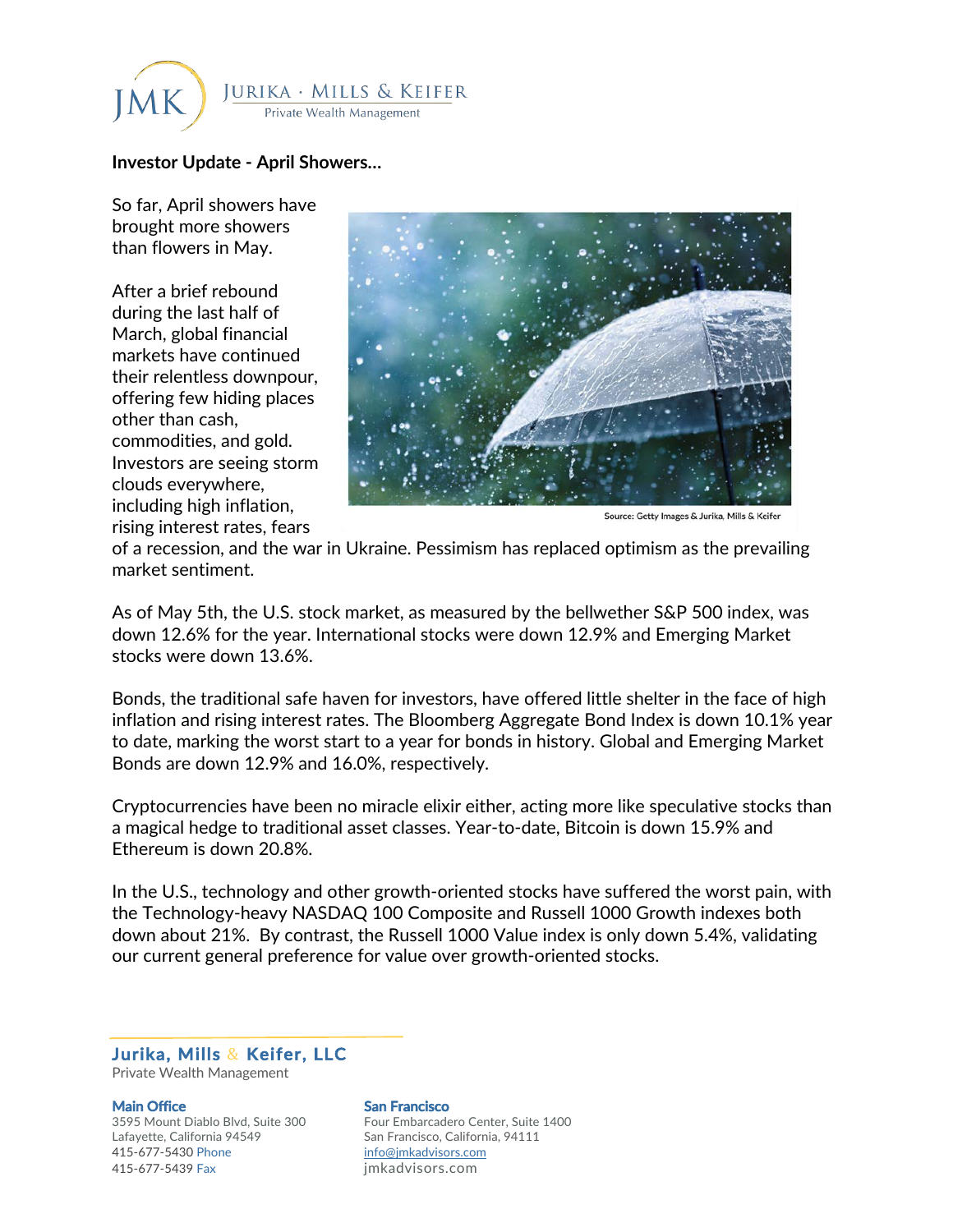

## **Perspective:**

Although we have no more ability to predict near-term market moves than anyone else, we thought it would be helpful to offer a little perspective based on over three decades of market experience.

A good place to start is with a reminder that corrections, including nasty ones, are a regular occurrence in markets, and that markets inevitably rebound and move higher. This is very nicely shown in the chart from J.P. Morgan below. The chart shows the annual performance of the S&P 500 since 1980, along with the maximum drawdown in the market during each year, shown in red.



Since 1980, a period that includes the 1987 crash, six recessions, September  $11<sup>th</sup>$ , three wars, the dot-com bubble, the credit crisis, and the Covid pandemic, the S&P 500 has experienced drawdowns almost every year, including some very nasty ones. The average of all the annual drawdowns from peak to trough is about 14%. Yet in 32 out of 42 years, stocks ended positive for the year.

Moreover, if you had invested your money back in 1980 and stayed fully invested through all the ebbs and flows of economies, markets, and news cycles, you would have ended up with a 9.4% annual return, proving the adage that *time in the market beats market timing.* 

Corrections are normal, but they are never fun to live through. And the worse they are, the worse it feels they are going to get: the closer to the bottom of the well you go, the darker everything looks and the harder it is to see the bottom that may be right below you.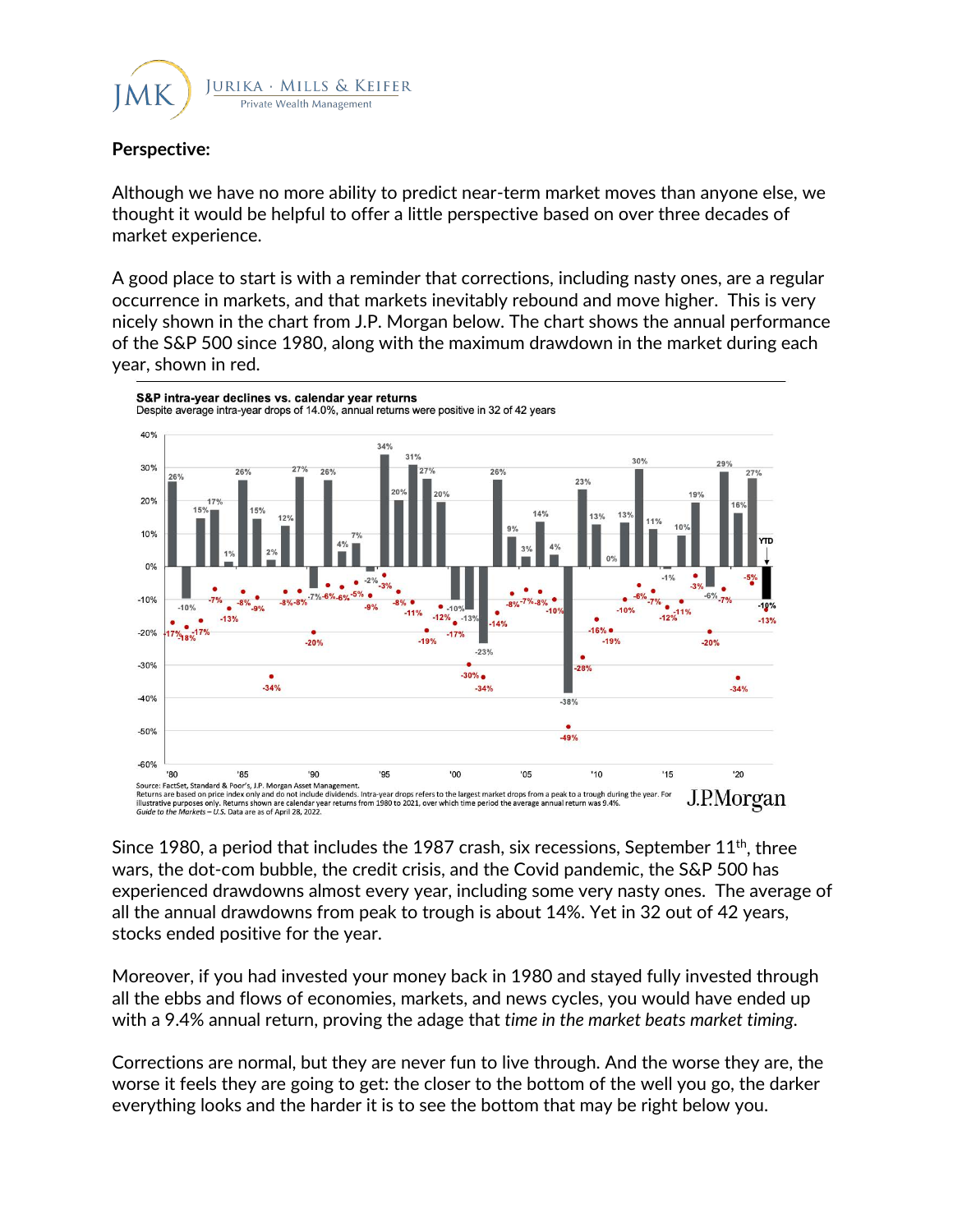

Similarly, you can't have a market top without most investors believing that there is nothing but sunny skies and smooth sailing ahead. Fear and complacency tend to be very effective contrary indicators.

It is a natural instinct to want to sell stocks at the first sign of trouble and wait until the storm has passed before reinvesting. This sounds like a great idea in theory but is a recipe for failure in practice. Selling is easy but buying back in is difficult. Ideally you want to *sell* when prices are high and everything looks great, and *buy* when prices are low and the world is a scary place. But human nature leads investors to do the opposite: selling after markets have declined, and then waiting until markets have rebounded before reinvesting; thereby, selling low and buying high.

In addition, the very best days in markets tend to be intermingled with the very worst days. Significant market moves, both up and down, can happen very quickly. By the time the storm has passed, markets have typically recovered and moved higher.

Therefore, it is important to invest with a long-term perspective and stay invested through the inevitable corrections that come and go with the knowledge that over time, markets, and the underlying economies they reflect, tend to grow and appreciate.

This does not mean that one should plot a static course and invest on cruise control. As market conditions change, it is important to adjust strategy accordingly.

We believe that many of the current challenges noted above will be enduring, but also think that markets are already pricing in a fair amount of bad news. This doesn't mean that things can't get worse and markets can't easily move lower, but as prices and valuation levels decline, they create a more constructive environment for new investment, especially in areas where investors are overly pessimistic. Challenging times and market declines can create opportunities to upgrade the quality of your portfolio.

Barring some miracle, the conflict in Ukraine will likely get worse before it gets better. Putin seems more likely to escalate than back down regardless of the costs. He knows that dictators who show weakness tend to have a short life expectancy. The U.S. and European allies are also showing a willingness to up the stakes. President Biden's proposed \$33 billion aid package for Ukraine amounts to almost half of the annual Russian defense budget. If Russia is unlikely to win and unwilling to lose, it creates a quandary where Russia and Ukraine are stuck in a protracted stalemate, with an ongoing risk that the conflict escalates beyond Ukraine.

If so, commodity prices are likely to stay elevated, especially oil, natural gas and wheat. In addition, shortages of wheat may lead to political unrest in Africa and the Middle East.

China's "Zero Covid" policy is slowing Chinese economic growth and has created new challenges for global supply chains. Shanghai, China's largest city and shipping port is still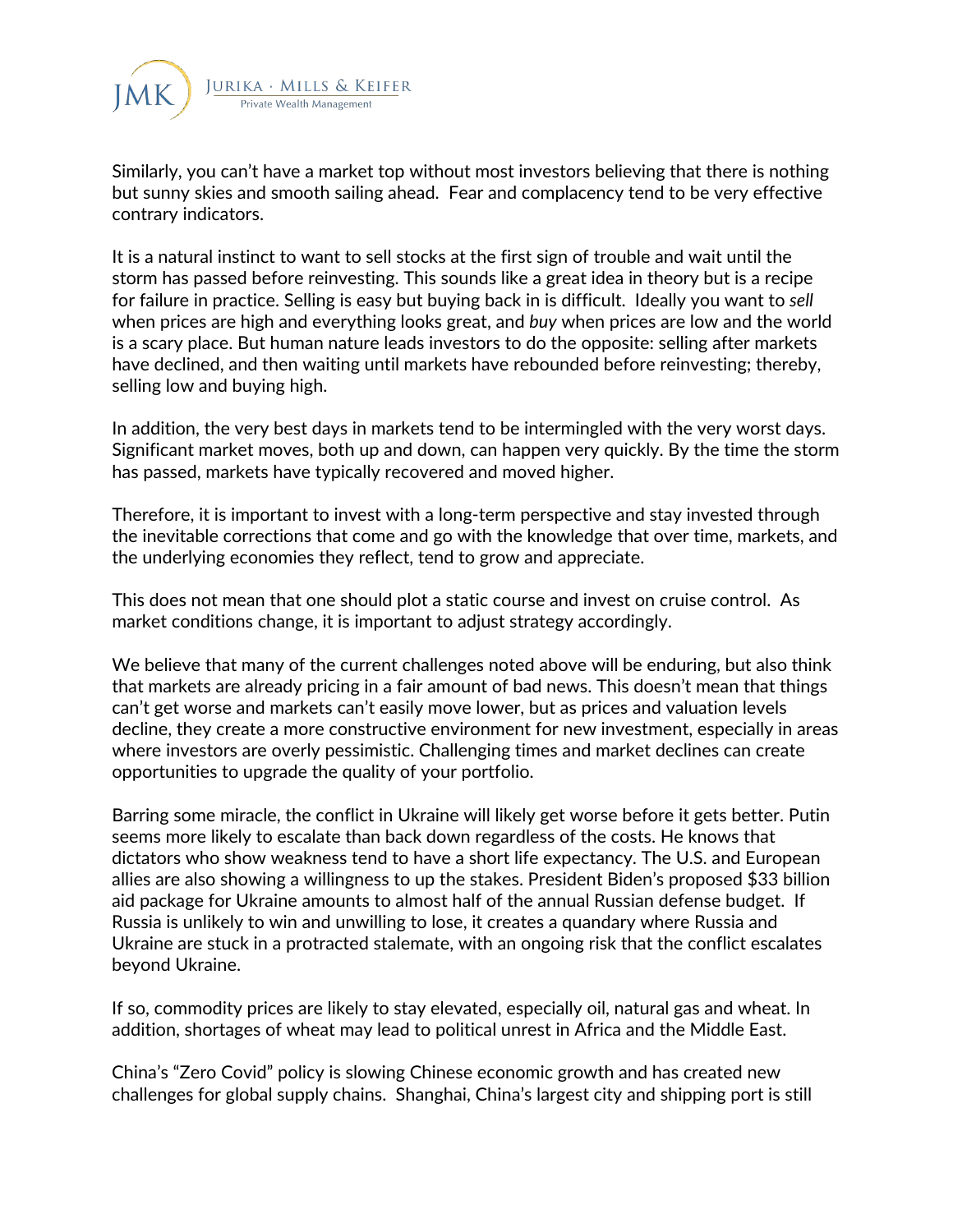

under an almost total lockdown to prevent the spread of Covid. We expect ongoing shortages of products made in China to last throughout the year.

Meanwhile, Central Banks, led by the Federal Reserve, are now fully focused on taming inflation by aggressively raising short-term interest rates. The Fed is also ending bond purchase programs and other forms of extraordinary monetary policy. In addition to allowing longer term interest rates to rise, as the Fed moves from becoming a marginal buyer to a marginal seller of Treasury bonds and other assets, this also removes the Federal Reserve as a default safety net for risk assets.

The rapid increase in interest rates this year has been breathtaking: the 2-year and 10-year Treasury interest rates have moved from 0.7% and 1.5% at the beginning of the year to 2.7% and 3.1%, respectively, today.

The bond market is pricing in a higher expectation for interest rates than the Fed is currently forecasting, reflecting a fear that the Fed and other Central Banks are behind the curve in fighting inflation. Meanwhile, the stock market is pricing in a likely recession.

While Central Banks may be successful at slowing economic growth by tempering demand for goods and services, they have little power to alleviate supply problems caused by the war and supply chain problems in China. As a result, we may end up with a period of higher inflation and stagnant economic growth, also known as "Stagflation."

On the positive side, investor expectations have become very bearish, with Bearish vs Bullish sentiment ratios reaching levels not seen since the Credit Crisis. These sentiment ratios are typically good contrary indicators of near-term market moves.

Consumer sentiment has also fallen to one of its lowest levels in recent years, even lower than during the throes of Covid, when the economy was completely shut down. A recent poll by USA Today and Suffolk University showed that 51% of respondents thought the economy was in a recession or depression.

This negativity is at odds with current data. The U.S. economy is still producing solid economic growth with an unemployment rate of 3.6%, a near-50 year low. Corporate profit growth remains strong, and consumer balance sheets are in great shape, with historically low debt service ratios and over \$2 trillion in excess cash savings on the sidelines. A recession in the U.S. may be inevitable, but we do not think one is imminent: the economy is slowing but it still has a good head of steam to it. Meanwhile, we continue to monitor data closely.

We are less certain about Europe, where growth is slower and more sensitive to commodity prices and events in Ukraine. Emerging market economies are also slowing but likely will continue to grow, despite China's current Covid lockdowns.